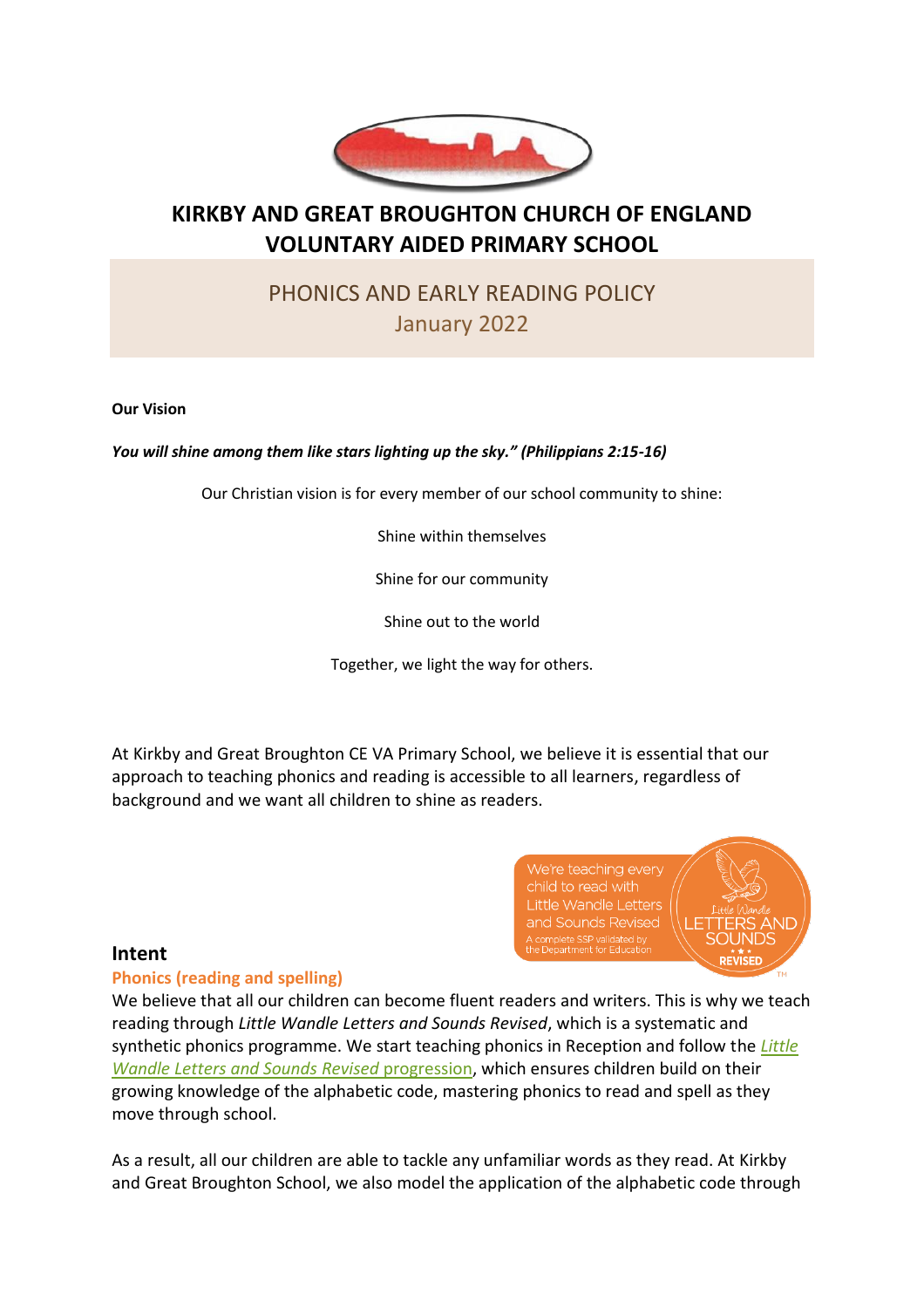phonics in shared reading and writing, both inside and outside of the phonics lesson and across the curriculum. We have a strong focus on language development for our children because we know that speaking and listening are crucial skills for reading and writing in all subjects.

#### **Comprehension**

At Kirkby and Great Broughton School, we value reading as a crucial life skill. By the time children leave us, they read confidently for meaning and regularly enjoy reading for pleasure. Our readers are equipped with the tools to tackle unfamiliar vocabulary. We encourage our children to see themselves as readers for both pleasure and purpose.

Because we believe teaching every child to read is so important, we have a Reading Leader who drives the early reading programme in our school. This person is highly skilled at teaching phonics and reading, and they monitor and support our reading team, so everyone teaches with fidelity to the *Little Wandle Letters and Sounds Revised* programme.

#### **Implementation**

#### **Daily phonics lessons in Reception and Year 1**

- We teach phonics for 30 minutes a day. In Reception, we build from 10-minute lessons, with additional daily oral blending games, to the full-length lesson as quickly as possible. Each Friday, we review the week's teaching to help children become fluent readers.
- Children make a strong start in Reception: teaching begins in Week 2 of the Autumn term.
- We follow the *[Little Wandle Letters and Sounds Revised](https://wandlelearningtrust.sharepoint.com/sites/WTSA2/Shared%20Documents/Forms/AllItems.aspx?csf=1&web=1&e=dA5Kg8&cid=c07c4b6e%2D7eff%2D4834%2Db0a2%2De34e77f1195a&FolderCTID=0x0120002B68E4606EDEEB42917E483D1520364F&id=%2Fsites%2FWTSA2%2FShared%20Documents%2FLetters%20and%20Sounds%2FLetters%20and%20Sounds%20Revised%2FSigned%20off%20files%2FProgramme%20Overview%5FReception%20and%20Year%201%2Epdf&parent=%2Fsites%2FWTSA2%2FShared%20Documents%2FLetters%20and%20Sounds%2FLetters%20and%20Sounds%20Revised%2FSigned%20off%20files)* expectations of progress:
	- o Children in Reception are taught to read and spell words using Phase 2 and 3 GPCs, and words with adjacent consonants (Phase 4) with fluency and accuracy.
	- o Children in Year 1 review Phase 3 and 4 and are taught to read and spell words using Phase 5 GPCs with fluency and accuracy.

#### **Daily Keep-up lessons ensure every child learns to read**

- Any child who needs additional practice has daily Keep-up support, taught by a fully trained adult. Keep-up lessons match the structure of class teaching, and use the same procedures, resources and mantras, but in smaller steps with more repetition, so that every child secures their learning.
- We timetable daily phonics lessons for any child in Year 2 or 3 who is not fully fluent at reading or has not passed the Phonics screening check. These children urgently need to catch up, so the gap between themselves and their peers does not widen. We use the *Little Wandle Letters and Sounds Revised* assessments to identify the gaps in their phonic knowledge and teach to these using the Keep-up resources – at pace.
- If any child in Year 3 to 6 has gaps in their phonic knowledge when reading or writing, we plan phonics 'catch-up' lessons to address specific reading/writing gaps.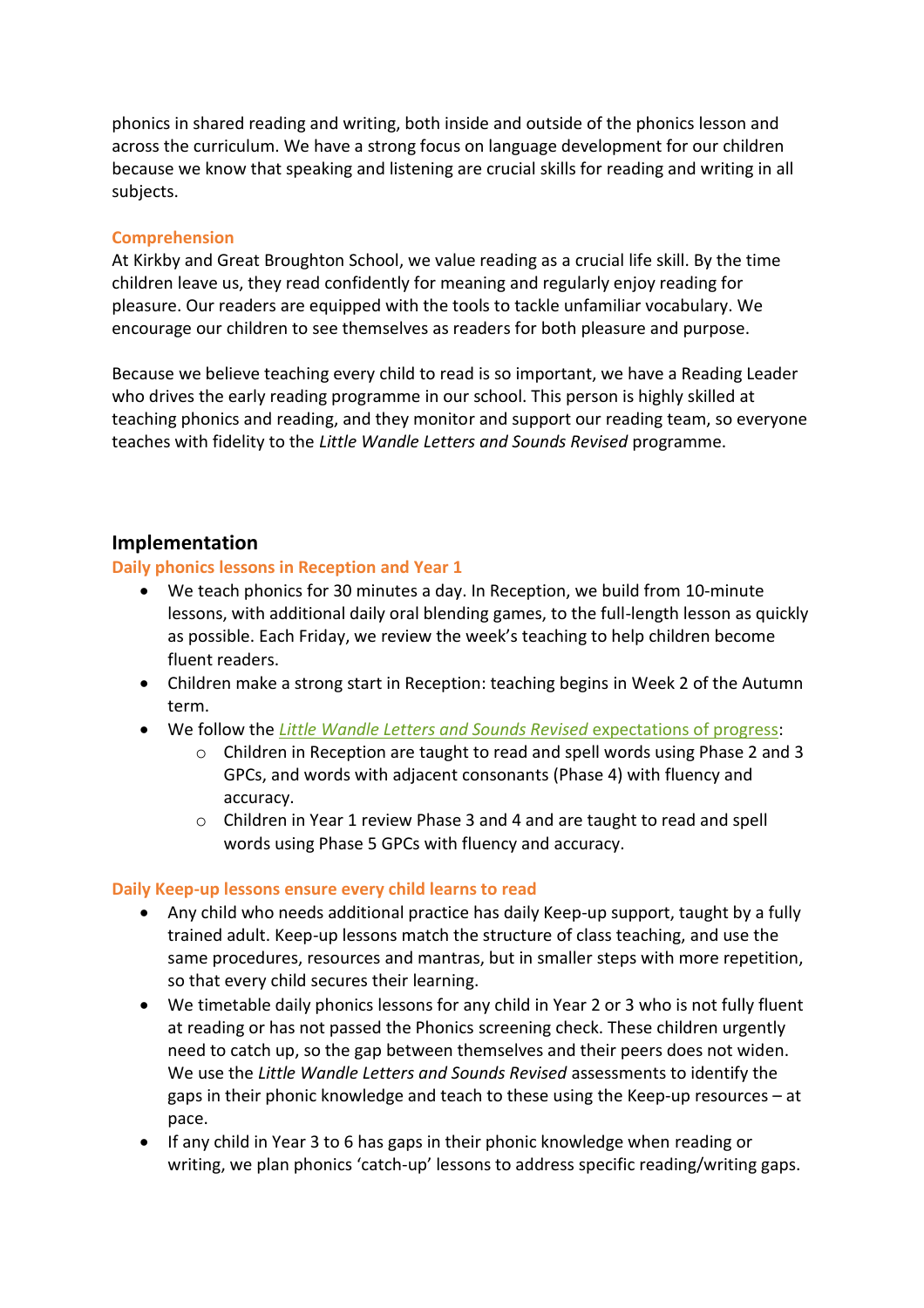These short, sharp lessons last 10 minutes and take place at least three times a week.

## **Teaching reading: Reading practice sessions three times a week**

- We teach children to read through reading practice sessions three times a week. These:
	- o are taught by a fully trained adult to small groups of approximately six children
	- o use books matched to the children's secure phonic knowledge using the *Little Wandle Letters and Sounds Revised* assessments and book matching grids on pages 11–20 of ['Application of phonics to reading'](https://www.littlewandlelettersandsounds.org.uk/wp-content/uploads/2021/11/LS-KEY-GUIDANCE-APPLICATION-OF-PHONICS-NEW-PD03-1.pdf)
	- $\circ$  are monitored by the class teacher, who rotates and works with each group on a regular basis.
- Each reading practice session has a clear focus, so that the demands of the session do not overload the children's working memory. The reading practice sessions have been designed to focus on three key reading skills:
	- o decoding
	- o prosody: teaching children to read with understanding and expression
	- o comprehension: teaching children to understand the text.
- In Reception these sessions start in Week 4. Children who are not yet decoding have daily additional blending practice in small groups, so that they quickly learn to blend and can begin to read books.
- In Year 2 and 3, we continue to teach reading in this way for any children who still need to practise reading with decodable books.

## **Home reading**

- The decodable reading practice book is taken home to ensure success is shared with the family.
	- o Reading for pleasure books also go home for parents to share and read to children.
	- o We use the *[Little Wandle Letters and Sounds Revised](https://www.littlewandlelettersandsounds.org.uk/resources/for-parents/)* parents' resources to engage our families and share information about phonics, the benefits of sharing books, how children learn to blend and other aspects of our provision, both online and through workshops.

#### **Additional reading support for vulnerable children**

• Children in Reception and Year 1 who are receiving additional phonics Keep-up sessions read their reading practice book to an adult daily.

## **Ensuring consistency and pace of progress**

- Every teacher in our school has been trained to teach reading, so we have the same expectations of progress. We all use the same language, routines and resources to teach children to read so that we lower children's cognitive load.
- Weekly content grids map each element of new learning to each day, week and term for the duration of the programme.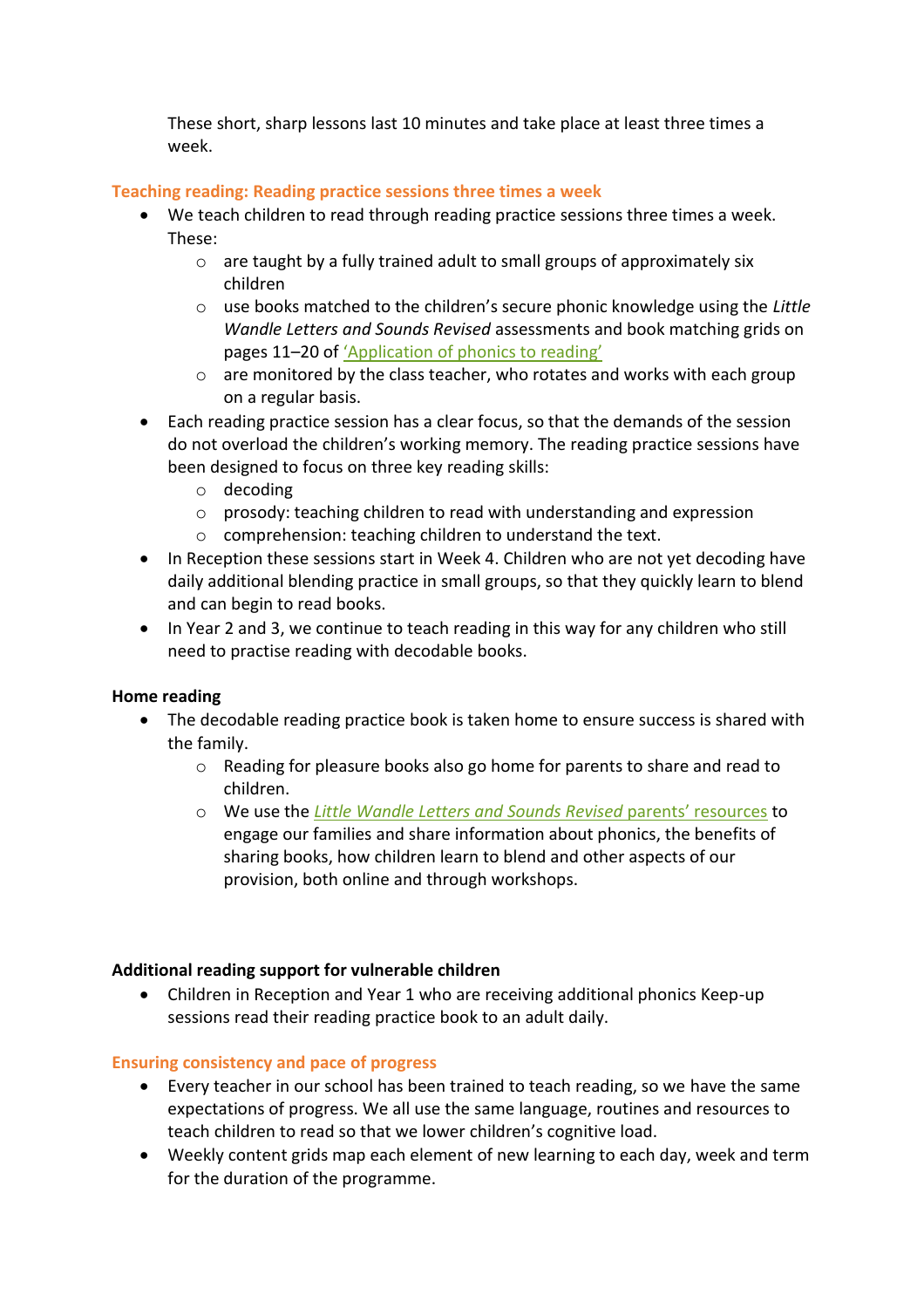- Lesson templates, Prompt cards and How to videos ensure teachers all have a consistent approach and structure for each lesson.
- The Reading Leader and SLT use the Audit and Prompt cards to regularly monitor and observe teaching; they use the summative data to identify children who need additional support and gaps in learning.

#### **Ensuring reading for pleasure**

*'Reading for pleasure is the single most important indicator of a child's success.'* (OECD 2002)

*'The will influences the skill and vice versa.'* (OECD 2010)

We value reading for pleasure highly and work hard as a school to grow our Reading for Pleasure pedagogy.

- We read to children every day. We choose these books carefully as we want children to experience a wide range of books, including books that reflect the children at Kirkby and Great Broughton School and our local community as well as books that open windows into other worlds and cultures.
- Every classroom has an inviting book corner that encourages a love for reading. We curate these books and talk about them to entice children to read a wide range of books.
- In Reception, children have access to the reading corner every day in their free flow time and the books are continually refreshed.
- Children from Reception onwards have a home reading record. The parent/carer records comments to share with the adults in school and the adults will write in this on a regular basis to ensure communication between home and school.
- As the children progress through the school, they are encouraged to write their own comments and keep a list of the books/authors that they have read.
- The school library is made available for classes to use as well as in break times. Children across the school have regular opportunities to engage with a wide range of Reading for Pleasure events (book fairs, author visits and workshops, national events etc).

## **Impact**

## **Assessment**

Assessment is used to monitor progress and to identify any child needing additional support as soon as they need it.

- **[Assessment for learning](https://www.littlewandlelettersandsounds.org.uk/wp-content/uploads/2021/03/LS-KEY-GUIDANCE-GETTING-STARTED-ASSESSMENT-FINAL.pdf)** is used:
	- o daily within class to identify children needing Keep-up support
	- $\circ$  weekly in the Review lesson to assess gaps, address these immediately and secure fluency of GPCs, words and spellings.
- **[Summative assessment](https://www.littlewandlelettersandsounds.org.uk/resources/my-letters-and-sounds/assessment-tools/)** is used:
	- o every six weeks to assess progress, to identify gaps in learning that need to be addressed, to identify any children needing additional support and to plan the Keep-up support that they need.